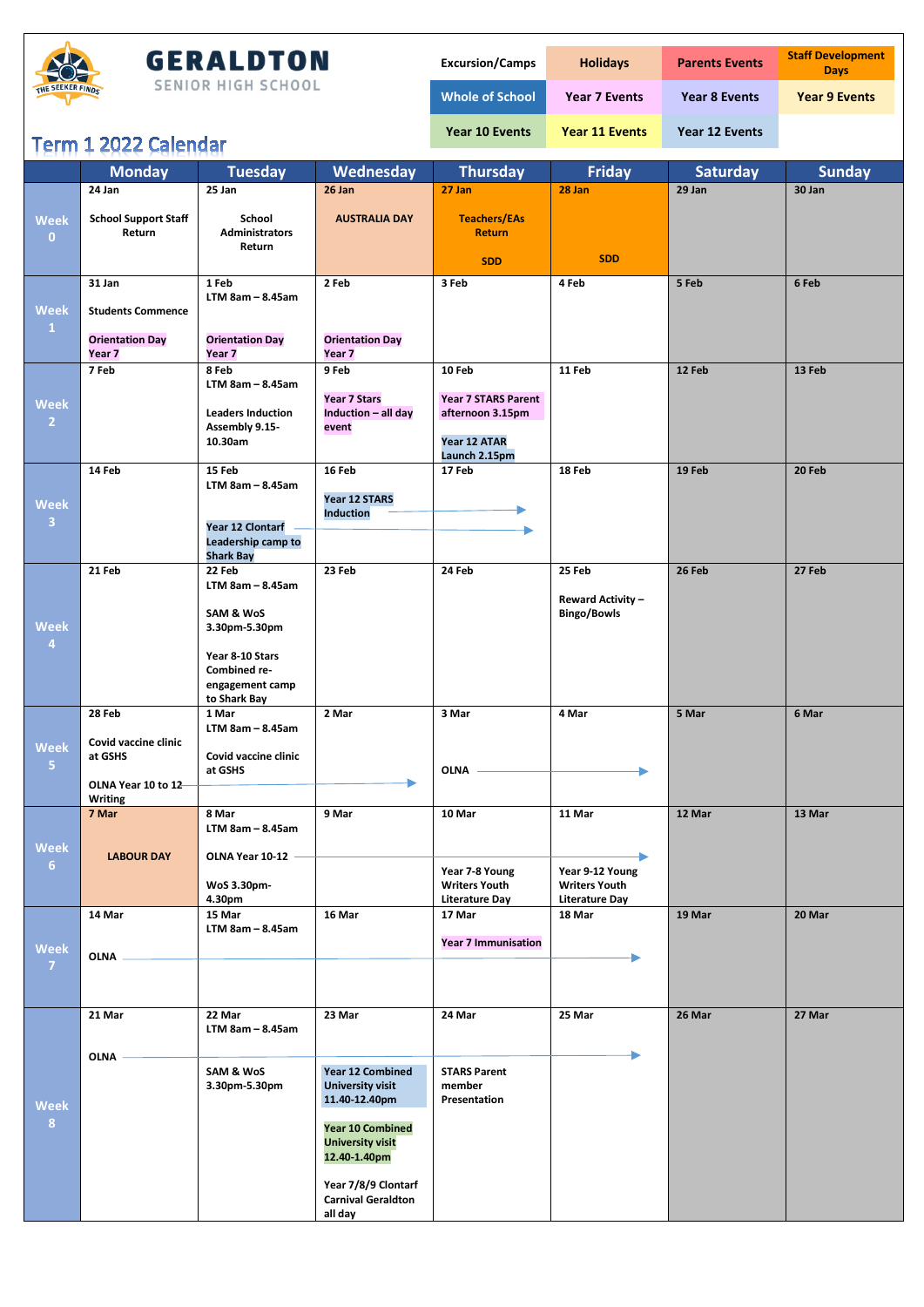|                               | 28 Mar                          | 29 Mar                                                | 30 Mar                                                   | 31 Mar                                      | 1 Apr               | 2 Apr              | 3 Apr                                                   |
|-------------------------------|---------------------------------|-------------------------------------------------------|----------------------------------------------------------|---------------------------------------------|---------------------|--------------------|---------------------------------------------------------|
| <b>Week</b><br>$\overline{9}$ | Covid vaccine clinic<br>at GSHS | $LTM$ 8am - 8.45am<br>Covid vaccine clinic<br>at GSHS | <b>Clontarf Cup in</b><br>Perth                          |                                             |                     | <b>School Ball</b> |                                                         |
|                               | 4 Apr<br>Year 12 Geography      | 5 Apr<br>$LTM$ 8am - 8.45am                           | 6 Apr<br>Year 12 OED Day                                 | 7 Apr<br><b>ANZAC Assembly</b><br>9.15am    | 8 Apr<br><b>SDD</b> | 9 Apr              | 10 Apr<br><b>EASTER is Fri 15th</b><br>April - Mon 18th |
| <b>Week</b><br><b>10</b>      | Camp TBC                        | <b>Reward Activity</b><br>Biff @ pool TBC             | <b>Trip</b><br><b>Reward Activity</b><br>Biff @ pool TBC | <b>Year 12 Geography</b><br><b>Camp TBC</b> | Ð                   |                    | April -Middle of<br>school holidays                     |
|                               |                                 |                                                       |                                                          | <b>Reward Activity</b><br>Biff @ pool TBC   |                     |                    |                                                         |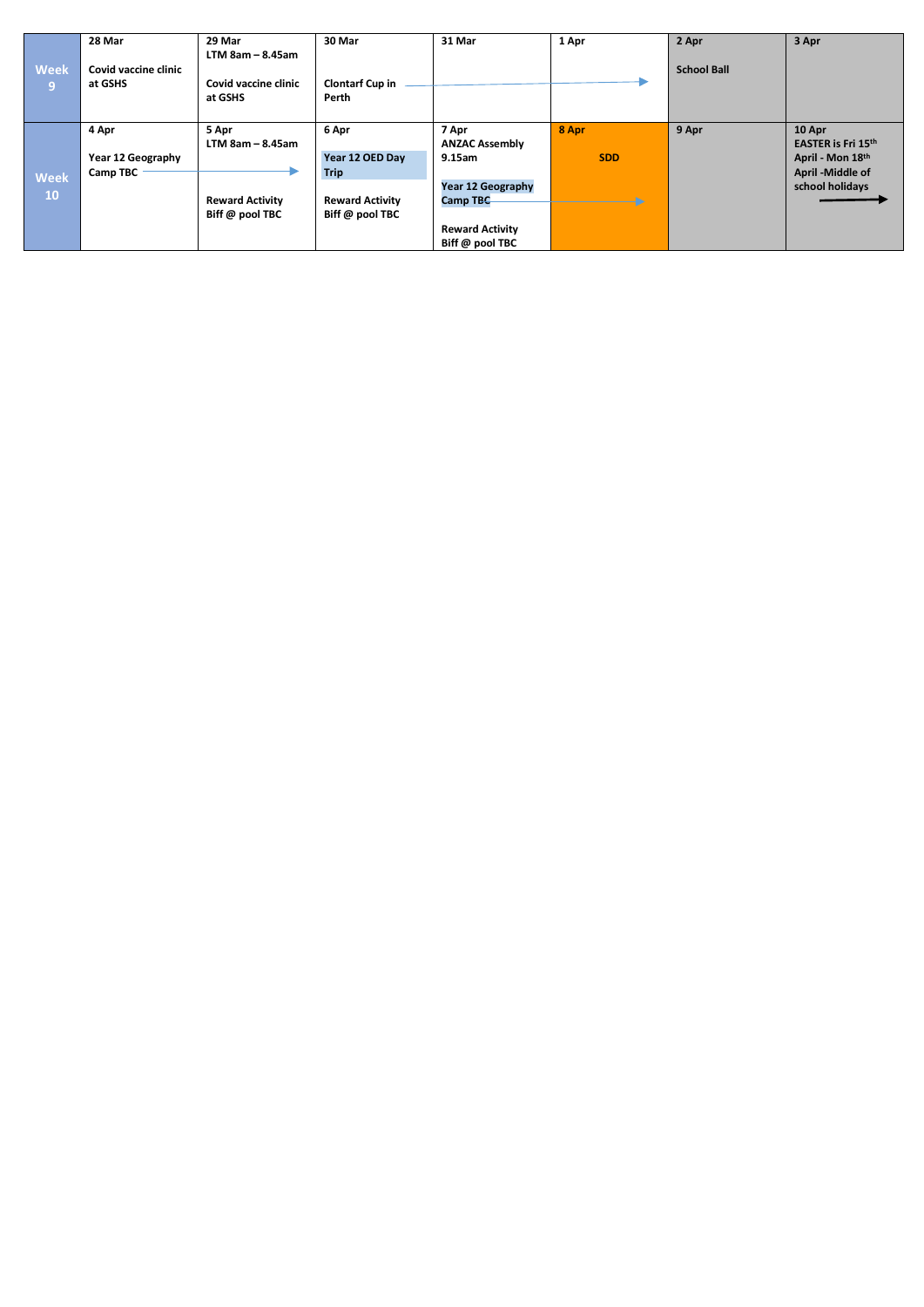|                  |                                   |                                                    |                                             | <b>Excursion/Camps</b>                  | <b>Holidays</b>                              | <b>Parents Events</b> | <b>Staff Development</b><br><b>Days</b> |
|------------------|-----------------------------------|----------------------------------------------------|---------------------------------------------|-----------------------------------------|----------------------------------------------|-----------------------|-----------------------------------------|
| THE SEEKER FINDS |                                   | <b>GERALDTON</b><br><b>SENIOR HIGH SCHOOL</b>      |                                             | <b>Whole of School</b>                  | <b>Year 7 Events</b>                         | <b>Year 8 Events</b>  | <b>Year 9 Events</b>                    |
|                  | Term 2 2022 Calendar              |                                                    |                                             | Year 10 Events                          | <b>Year 11 Events</b>                        | Year 12 Events        |                                         |
|                  | <b>Monday</b>                     | <b>Tuesday</b>                                     | Wednesday                                   | <b>Thursday</b>                         | <b>Friday</b>                                | <b>Saturday</b>       | <b>Sunday</b>                           |
|                  | 25 April                          | 26 April                                           | 27 April                                    | 28 April                                | 29 April                                     | 30 April              | 1 May                                   |
|                  |                                   | $LTM$ 8am $-$ 8.45am                               |                                             |                                         |                                              |                       |                                         |
| Week 1           | <b>ANZAC DAY</b>                  |                                                    |                                             |                                         | Year 12 OED Day<br><b>Trip</b>               |                       |                                         |
|                  |                                   |                                                    |                                             |                                         |                                              |                       |                                         |
|                  |                                   |                                                    |                                             |                                         |                                              |                       |                                         |
|                  | 2 May                             | 3 May                                              | 4 May                                       | 5 May                                   | 6 May                                        | 7 May                 | 8 May                                   |
|                  |                                   | $LTM$ 8am $-$ 8.45am                               |                                             |                                         |                                              |                       |                                         |
|                  |                                   |                                                    |                                             |                                         |                                              |                       |                                         |
|                  | EST's Year 12-                    | <b>Perth STARS Futures</b>                         |                                             | <b>Year 12 Geography</b>                |                                              |                       |                                         |
| Week 2           |                                   | Forum                                              |                                             | Camp-preferred                          |                                              |                       |                                         |
|                  |                                   | <b>Parent Teacher</b>                              |                                             | date TBC                                |                                              |                       |                                         |
|                  |                                   | <b>Evening 4-6pm TBC</b>                           |                                             |                                         |                                              |                       |                                         |
|                  |                                   |                                                    |                                             |                                         |                                              |                       |                                         |
|                  | 9 May                             | 10 May<br>$LTM$ 8am $-$ 8.45am                     | 11 May                                      | 12 May                                  | 13 May                                       | 14 May                | 15 May                                  |
|                  |                                   |                                                    |                                             |                                         |                                              |                       |                                         |
| Week 3           | EST's Year 12                     |                                                    |                                             |                                         |                                              |                       |                                         |
|                  |                                   | <b>NAPLAN</b>                                      |                                             |                                         |                                              |                       |                                         |
|                  |                                   |                                                    |                                             |                                         |                                              |                       |                                         |
|                  | 16 May                            | 17 May                                             | 18 May                                      | 19 May                                  | 20 May                                       | 21 May                | 22 May                                  |
|                  |                                   | $LTM$ 8am $-$ 8.45am                               |                                             |                                         |                                              |                       |                                         |
|                  | <b>NAPLAN</b>                     |                                                    |                                             |                                         |                                              |                       |                                         |
|                  |                                   |                                                    |                                             |                                         |                                              |                       |                                         |
| Week 4           | <b>EST's Year 12</b>              |                                                    |                                             |                                         |                                              |                       |                                         |
|                  |                                   | Year 8, 10, 11, 12-<br><b>SALT Girls in Trades</b> | Year 11 OED Day                             |                                         | Year 11 OED Day                              |                       |                                         |
|                  |                                   |                                                    | <b>Trip</b>                                 |                                         | <b>Trip</b>                                  |                       |                                         |
|                  |                                   | SAM & WoS<br>3.30pm-5.30pm                         |                                             |                                         |                                              |                       |                                         |
|                  | 23 May                            | 24 May                                             | 25 May                                      | 26 May                                  | 27 May                                       | 28 May                | 29 May                                  |
|                  |                                   | $LTM$ 8am - 8.45am                                 |                                             |                                         |                                              |                       |                                         |
|                  |                                   |                                                    | <b>Reward Activity</b>                      | Year 7-8 Young<br>writers Youth         | Year 9-12 Young<br>Writers Youth             |                       |                                         |
| Week 5           |                                   |                                                    | Pizza Lunch                                 | <b>Literature Day</b>                   | Literature Day                               |                       |                                         |
|                  | Year 12 Exams                     |                                                    |                                             |                                         |                                              |                       |                                         |
|                  |                                   |                                                    |                                             |                                         | <b>Year 9 Outdoor</b>                        |                       |                                         |
|                  | 30 May                            | 31 May                                             | 1 June                                      | 2 June                                  | <b>Pursuits Day Trip</b><br>3 June           | 4 June                | 5 June                                  |
|                  |                                   | $LTM$ 8am $-$ 8.45am                               |                                             |                                         |                                              |                       |                                         |
|                  |                                   |                                                    |                                             |                                         |                                              |                       |                                         |
| Week 6           |                                   |                                                    |                                             |                                         | Year 10 Outdoor<br><b>Pursuits Day Trip</b>  |                       |                                         |
|                  |                                   | WoS 3.30pm-                                        |                                             |                                         |                                              |                       |                                         |
|                  | 6 June                            | 4.30pm<br>7 Jun                                    | 8 June                                      | 9 June                                  | 10 June                                      | 11 June               | 12 June                                 |
|                  |                                   | $LTM$ 8am $-$ 8.45am                               |                                             |                                         |                                              |                       |                                         |
| Week 7           | <b>WA DAY</b>                     |                                                    |                                             |                                         | <b>Netball Carnival all</b>                  |                       |                                         |
|                  |                                   | Year 11 Exams                                      |                                             |                                         | years                                        |                       |                                         |
|                  | 13 June                           | 14 June                                            | 15 June                                     | 16 June                                 | 17 June                                      | 18 June               | 19 June                                 |
|                  |                                   | $LTM$ 8am $-$ 8.45am                               |                                             |                                         |                                              |                       |                                         |
| Week 8           | <b>Year 11 Exams finish</b><br>▸  |                                                    | <b>Year 10 Parent</b><br><b>Information</b> | Year 10<br><b>Immunisation</b>          | <b>Batavia Games-</b><br><b>Country Week</b> |                       |                                         |
|                  |                                   | SAM & WoS                                          | Evening, CAVE, 6-                           |                                         | students- full days                          |                       |                                         |
|                  |                                   | 3.30pm-5.30pm                                      | 7pm                                         | <b>STARS Parent</b><br>afternoon 2.30pm | at Grammar                                   |                       |                                         |
|                  | 20 June                           | 21 June                                            | 22 June                                     | 23 June                                 | 24 June                                      | 25 June               | 26 June                                 |
|                  |                                   | $LTM$ 8am $-$ 8.45am                               |                                             |                                         |                                              |                       |                                         |
| Week 9           | Year 10 Work<br><b>Experience</b> |                                                    |                                             |                                         |                                              |                       | <b>Depart for Country</b><br>Week       |
|                  |                                   |                                                    | Arts Extravaganza &                         |                                         |                                              |                       |                                         |
|                  | 27 June                           | 28 June                                            | <b>Music Showcase</b><br>29 June            | 30 June                                 |                                              | 2 July                | 3 July                                  |
|                  |                                   | $LTM$ 8am $-$ 8.45am                               |                                             |                                         | 1 July                                       |                       |                                         |
| <b>Week</b>      | <b>Country Week</b>               |                                                    |                                             |                                         |                                              |                       |                                         |
| 10               |                                   | <b>Reward Activity -</b>                           | <b>Reward Activity -</b>                    |                                         |                                              |                       |                                         |
|                  |                                   | Whale watching                                     | Whale watching                              |                                         |                                              |                       |                                         |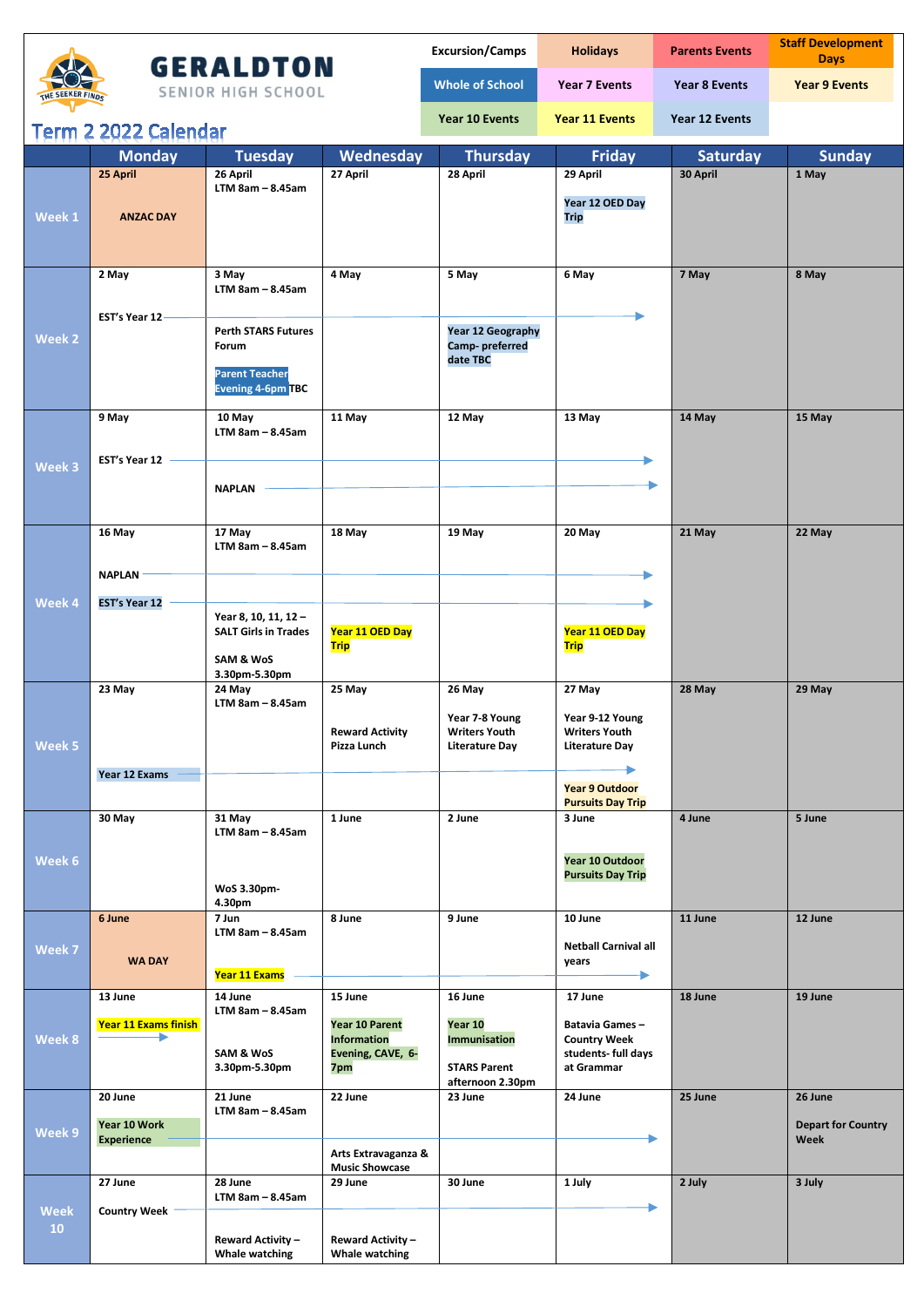|                                     | Year 12 Stars<br><b>Chevron Worksite</b> |         |         |         |         |         |         |
|-------------------------------------|------------------------------------------|---------|---------|---------|---------|---------|---------|
|                                     | visit                                    |         |         |         |         |         |         |
|                                     |                                          |         |         |         |         |         |         |
| Week 1<br>School<br><b>Holidays</b> | 4 July                                   | 5 July  | 6 July  | 7 July  | 8 July  | 9 July  | 10 July |
| Week 2<br>School<br><b>Holidays</b> | 11 July                                  | 12 July | 13 July | 14 July | 15 July | 16 July | 17 July |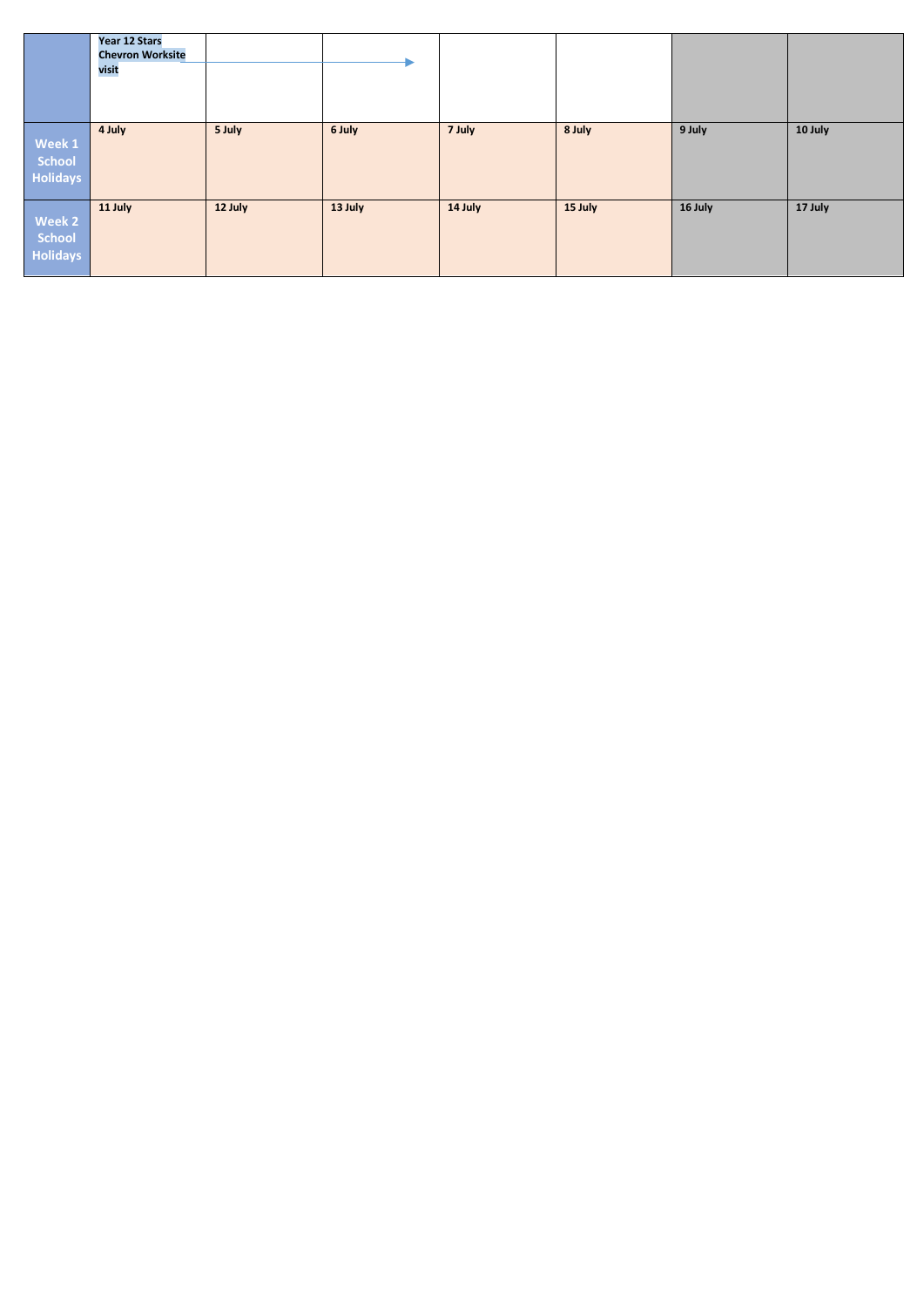

## **GERALDTON**

SENIOR HIGH SCHOOL

| <b>Excursion/Camps</b> | <b>Holidays</b>       | <b>Parents Events</b> | <b>Staff Development</b><br><b>Davs</b> |
|------------------------|-----------------------|-----------------------|-----------------------------------------|
| <b>Whole of School</b> | <b>Year 7 Events</b>  | <b>Year 8 Events</b>  | <b>Year 9 Events</b>                    |
| Year 10 Events         | <b>Year 11 Events</b> | <b>Year 12 Events</b> |                                         |
|                        |                       |                       |                                         |
| <b>Thursday</b>        | <b>Friday</b>         | <b>Saturday</b>       | <b>Sunday</b>                           |

## Term 3 2022 Calendar

|        | <b>Monday</b>                              | <b>Tuesday</b>                                                 | Wednesday                                      | <b>Thursday</b>                                                 | <b>Friday</b>                                                                                | <b>Saturday</b>                                      | <b>Sunday</b> |
|--------|--------------------------------------------|----------------------------------------------------------------|------------------------------------------------|-----------------------------------------------------------------|----------------------------------------------------------------------------------------------|------------------------------------------------------|---------------|
|        | 18 July<br><b>SDD</b>                      | 19 July<br>$LTM$ 8am - 8.45am                                  | 20 July                                        | 21 July                                                         | 22 July<br><b>Founders Day</b><br>Assembly 11.40-                                            | 23 July                                              | 24 July       |
| Week 1 |                                            |                                                                |                                                |                                                                 | 1.10 <sub>pm</sub><br><b>Founders Games</b><br>1.35-3pm                                      |                                                      |               |
| Week 2 | 25 July                                    | 26 July<br>$LTM$ 8am - 8.45am<br><b>Parent Teacher</b>         | 27 July                                        | 28 July<br>Year 11 Geography<br><b>Camp Day Trip</b>            | 29 July                                                                                      | 30 July                                              | 31 July       |
|        | 1 Aug                                      | <b>Evening 4-6pm TBC</b><br>2 Aug                              | 3 Aug                                          | 4 Aug                                                           | 5 Aug                                                                                        | 6 Aug                                                | 7 Aug         |
| Week 3 |                                            | $LTM$ 8am - 8.45am<br>Year <sub>7</sub><br><b>Immunisation</b> |                                                | Year 7-8 Young<br><b>Writers Youth</b><br><b>Literature Day</b> | Year 9-12 Young<br><b>Writers Youth</b><br><b>Literature Day</b><br><b>ABODA Senior Band</b> |                                                      |               |
|        |                                            |                                                                |                                                |                                                                 | Camp                                                                                         |                                                      |               |
|        | 8 Aug                                      | 9 Aug<br>$LTM$ 8am - 8.45am                                    | 10 Aug<br><b>School Photos</b>                 | 11 Aug                                                          | 12 Aug                                                                                       | 13 Aug<br><b>Science Week</b>                        | 14 Aug        |
| Week 4 |                                            | <b>School Photos</b><br>SAM & WoS<br>3.30pm-5.30pm             | Year 12 OED Camp                               |                                                                 |                                                                                              |                                                      |               |
|        | 15 Aug                                     | 16 Aug<br>$LTM$ 8am - 8.45am                                   | 17 Aug<br>Year 12 OED Camp                     | 18 Aug                                                          | 19 Aug                                                                                       | 20 Aug                                               | 21 Aug        |
| Week 5 | <b>Year 7 STARS Camp</b>                   | <b>Student Sve Cinema</b><br>Reward                            | <b>Student Sve Cinema</b><br>Reward            |                                                                 |                                                                                              |                                                      |               |
|        | <b>Science Week</b>                        |                                                                |                                                |                                                                 |                                                                                              |                                                      |               |
| Week 6 | 22 Aug<br><b>NAIDOC Assembly</b><br>9.10am | 23 Aug<br>$LTM$ 8am - 8.45am                                   | 24 Aug<br><b>House Assembly</b><br>during Form | 25 Aug                                                          | 26 Aug<br><b>Rock Band Camp</b><br><b>Year 7-10</b>                                          | 27 Aug                                               | 28 Aug        |
|        | <b>NAIDOC Week</b>                         | WoS 3.30pm-<br>4.30pm                                          | Year 12 OED Camp                               |                                                                 | <b>Athletics Carnival</b>                                                                    |                                                      |               |
|        |                                            |                                                                | <b>Halliee Mile</b>                            |                                                                 |                                                                                              |                                                      |               |
|        | 29 Aug                                     | 30 Aug<br>$LTM$ 8am - 8.45am                                   | 31 Aug                                         | 1 Sep                                                           | 2 Sep                                                                                        | 3 Sep                                                | 4 Sep         |
| Week 7 | OLNA Years 10-12 -<br>Writing              | Year 11 and 12 SEN<br>Passport to                              | ▶<br><b>OLNA Writing</b><br>complete           | <b>OLNA</b>                                                     |                                                                                              |                                                      |               |
|        | <b>Years 8 STARS</b><br>Camp               | Employment                                                     |                                                |                                                                 |                                                                                              |                                                      |               |
|        | 5 Sep                                      | 6 Sep<br>$LTM$ 8am - 8.45am                                    | 7 Sep                                          | 8 Sep                                                           | 9 Sep                                                                                        | 10 Sep                                               | 11 Sep        |
| Week 8 | <b>OLNA</b>                                | Year 11 and 12 SEN<br>Passport to<br>Employment                |                                                | <b>ABODA Junior Band</b><br>Camp                                |                                                                                              | Year 10/11 Student<br><b>Sve Harbour Cruise</b><br>۰ |               |
|        |                                            | SAM & WoS<br>3.30pm-5.30pm                                     |                                                |                                                                 |                                                                                              |                                                      |               |
|        | 12 Sep                                     | 13 Sep<br>$LTM$ 8am - 8.45am                                   | 14 Sep                                         | 15 Sep<br>Year <sub>7</sub><br>Immunisation                     | 16 Sep                                                                                       | 17 Sep                                               | 18 Sep        |
| Week 9 | <b>OLNA</b>                                | Year 11 and 12 SEN<br>Passport to<br>Employment                |                                                |                                                                 |                                                                                              |                                                      |               |
|        | <b>Year 9 STARS Camp</b>                   |                                                                |                                                |                                                                 |                                                                                              |                                                      |               |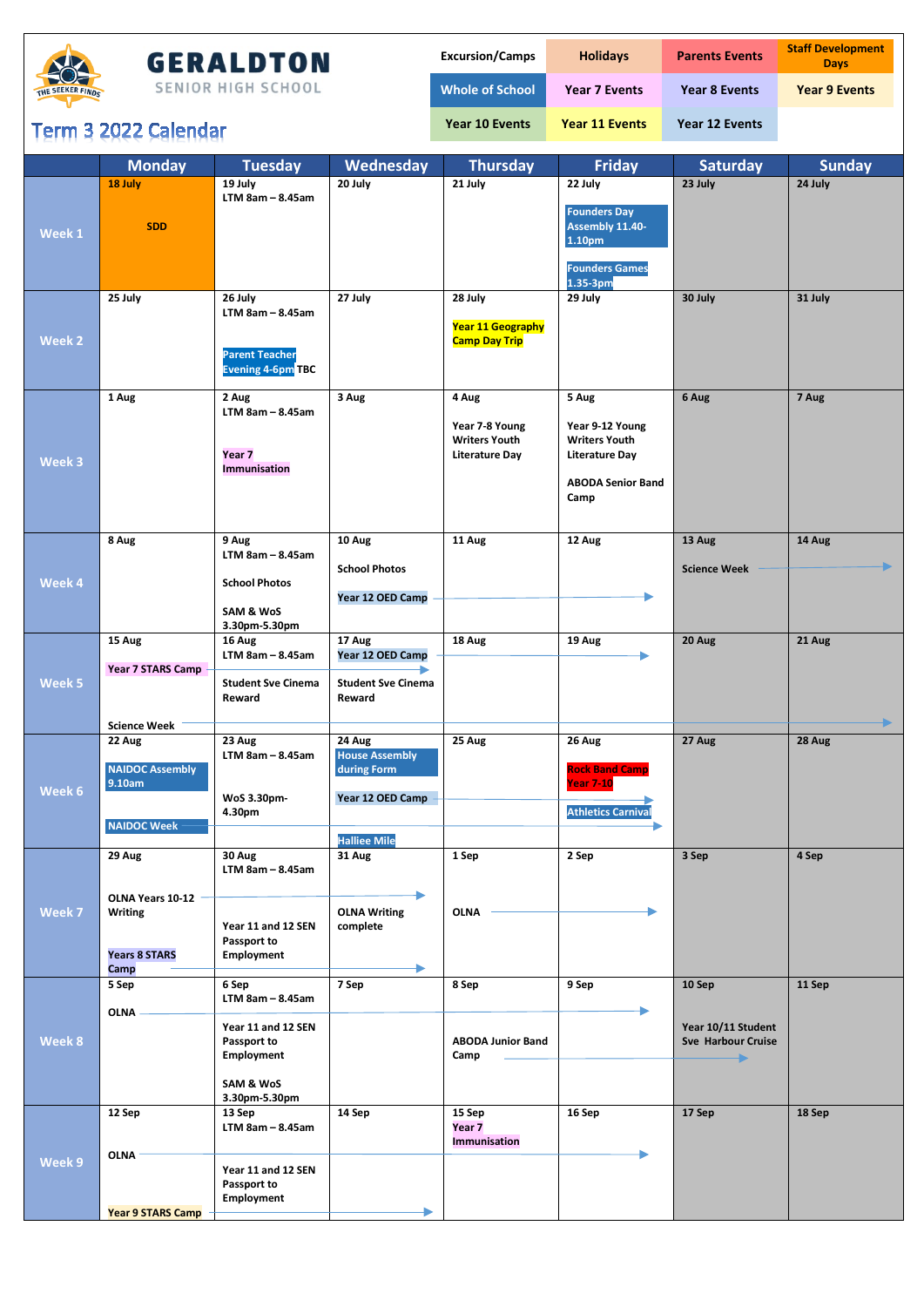|                           | 19 Sep                                | 20 Sep<br>$LTM$ 8am - 8.45am                                                | 21 Sep                                                                                          | 22 Sep | 23 Sep             | 24 Sep | 25 Sep |
|---------------------------|---------------------------------------|-----------------------------------------------------------------------------|-------------------------------------------------------------------------------------------------|--------|--------------------|--------|--------|
| <b>Week 10</b>            | OLNA -                                | <b>Reward Activity -</b><br>Foreshore and<br>sausages, half day<br>activity | <b>Reward Activity -</b><br>Foreshore and<br>sausages, half day<br>activity<br>Year 11 OED Camp |        | Year 12's last day |        |        |
|                           |                                       | Year 11 and 12 SEN<br>Passport to<br>Employment                             |                                                                                                 |        |                    |        |        |
| <b>Holidays</b><br>week 1 | 26 Sep<br><b>QUEENS BIRTHDAY</b>      | 27 Sep                                                                      | 28 Sep                                                                                          | 29 Sep | 30 Sep             | 1 Oct  | 2 Oct  |
|                           | <b>WACE Practical</b><br><b>Exams</b> |                                                                             |                                                                                                 |        |                    |        |        |
| <b>Holidays</b>           | 3 Oct<br><b>WACE Mock Exams</b>       | 4 Oct                                                                       | 5 Oct                                                                                           | 6 Oct  | 7 Oct              | 8 Oct  | 9 Oct  |
| week 2                    |                                       |                                                                             |                                                                                                 |        |                    |        |        |